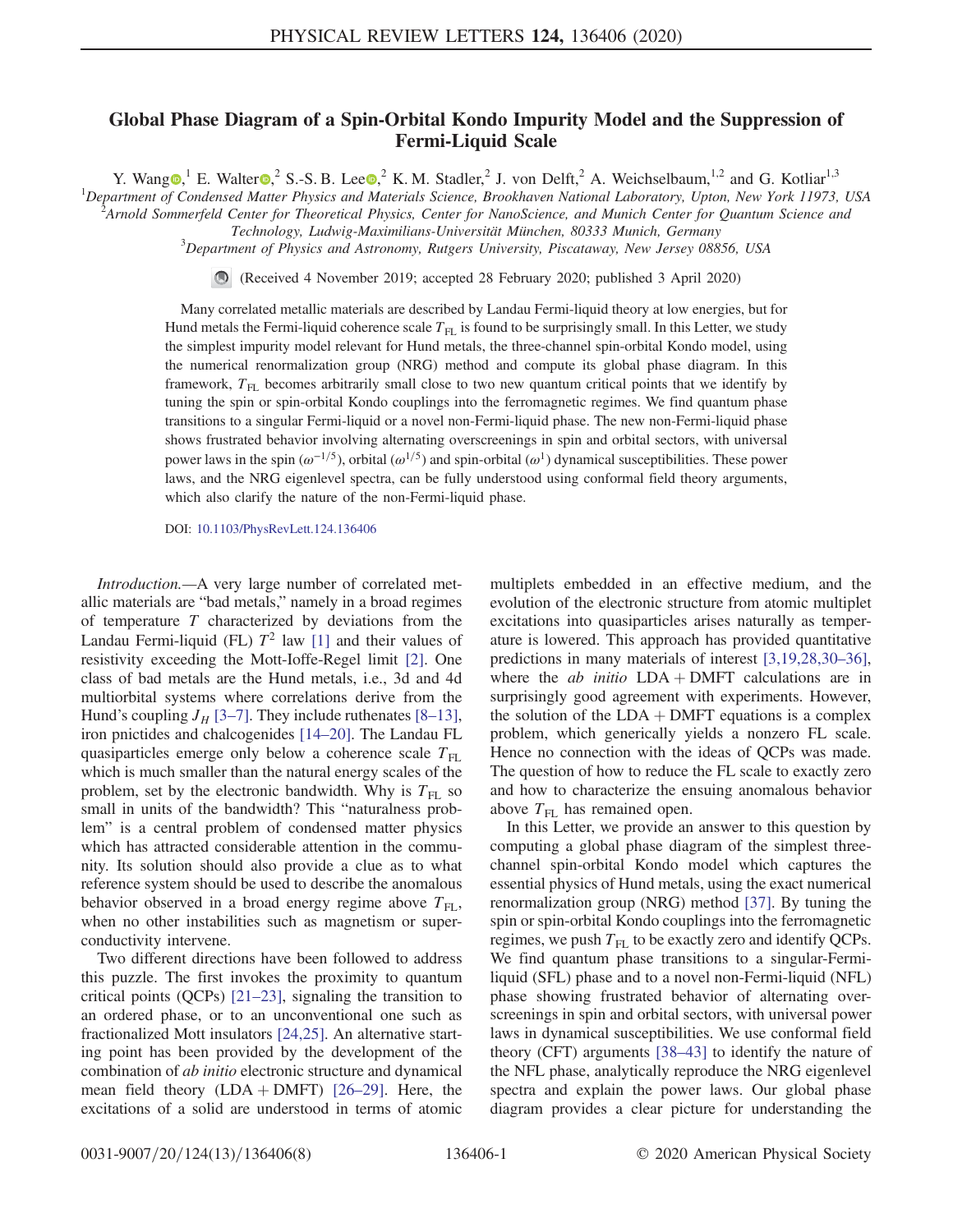suppression of coherence in Hund metals in terms of proximity to QCPs.

Model and methods.—We study the three-channel spinorbital Kondo (3soK) model derived from a realistic Anderson impurity model in [\[20,44\]](#page-5-6) for the studies of Hund metals.  $H_{\text{bath}} = \sum_{p m \sigma} \varepsilon_p \psi_{p m \sigma}^{\dagger} \psi_{p m \sigma}$  describes a symmetric flat-hand bath with half-handwidth  $D - 1$  where metric, flat-band bath with half-bandwidth  $D = 1$ , where  $\psi_{pm\sigma}^{\dagger}$  creates an electron with momentum p and spin  $\sigma$  in orbital  $m \in \{1, 2, 3\}$ . The bath couples to the impurity spin S and orbital isospin T via

$$
H_{\text{int}} = J_0 \mathbf{S} \cdot \mathbf{J}_{\text{sp}} + K_0 \mathbf{T} \cdot \mathbf{J}_{\text{orb}} + I_0 \mathbf{S} \cdot \mathbf{J}_{\text{sp-orb}} \cdot \mathbf{T}.
$$
 (1)

Here S are SU(2) generators in the  $S = 1$  representation, normalized as  $Tr(S^{\alpha}S^{\beta}) = \frac{1}{2}\delta_{\alpha\beta}$ , and **T** are SU(3) gener-<br>atom in the  $\overline{3}$  i.e. (01) representation [45] (orbital angular ators in the  $\bar{3}$ , i.e., (01) representation [\[45\]](#page-5-7) (orbital angular momentum takes  $L = 1$  in this representation), and  $Tr(T^aT^b) = \frac{1}{2}\delta_{ab}$ . J<sub>sp</sub>, J<sub>orb</sub>, and J<sub>sp-orb</sub> are the bath spin,<br>orbital and spin-orbital densities at the impurity site with orbital and spin-orbital densities at the impurity site, with  $J_{\rm sp}^{\alpha} = \psi_{m\sigma}^{\dagger} \frac{1}{2} \sigma_{\sigma\sigma'}^{\alpha} \psi_{m\sigma'}, \quad J_{\rm orb}^{a} = \psi_{m\sigma}^{\dagger} \frac{1}{2} \tau_{mm'}^a \psi_{m'\sigma}, \quad J_{\rm sp\text{-}orb}^{\alpha, a} = \frac{1}{4} \psi_{m\sigma}^{\dagger} \sigma_{\sigma\sigma'}^{\alpha} \tau_{mm'}^a \psi_{m'\sigma'}$  (summation over repeated indices is implied) and normalized  $\psi_{m\sigma}^{\dagger} = (1/\sqrt{N}) \sum_{p} \psi_{p\sigma}^{\dagger}$ , and  $\sigma^{\alpha}[\tau^a]$  are Pauli [Gell-Mann] matrices, with normalization<br> $Tr(\sigma^{\alpha}\sigma^{\beta}) = 2\delta$ . [ $Tr(\tau^{a}\tau^{b}) = 2\delta$ .] L. K, and L are hard  $Tr(\sigma^{\alpha}\sigma^{\beta})=2\delta_{\alpha\beta}$  [Tr $(\tau^a\tau^b)=2\delta_{ab}$ ].  $J_0$ ,  $K_0$  and  $I_0$  are bare spin, orbital and spin-orbital Kondo exchange couplings, and we treat them as independent parameters with positive and negative values describing antiferromagnetic (AFM) and ferromagnetic (FM) couplings, respectively. We take  $K_0 = 0.3$  throughout.

We use the full-density-matrix NRG [\[46\]](#page-5-8) method to solve this model, exploiting its full  $U(1)_{ch} \times SU(2)_{sp} \times$  $SU(3)_{\text{orb}}$  symmetry using QSpace [\[45\].](#page-5-7) Symmetry labels  $Q \equiv [q, S, (\lambda_1 \lambda_2)]$  are used to label multiplets, where q is<br>the bath particle number relative to half-filling of the bath the bath particle number relative to half-filling of the bath (we choose  $q_{\text{imp}} = 0$  because the impurity site has no charge dynamics), S is the total spin, and  $(\lambda_1 \lambda_2)$  labels an SU(3) representation described by a Young diagram with  $\lambda_1 + \lambda_2$  ( $\lambda_2$ ) boxes in its first (second) row. The impurity multiplet has  $Q_{\text{imp}} = [0, 1, (01)]$ . The bath is discretized<br>logarithmically and manned to a semi-infinite "Wilson logarithmically and mapped to a semi-infinite "Wilson chain" with exponentially decaying hoppings, and the impurity coupled to chain site  $k = 0$ . The chain is diagonalized iteratively while discarding high-energy states, thereby enlarging the low-energy properties: the finite-size level spacing of a chain ending at site  $k \geq 0$  is of order  $\omega_k \propto \Lambda^{-k/2}$ . Here  $\Lambda > 1$  is a discretization parameter, chosen to be 4 in this work. The RG flow can be visualized by combining the rescaled low-lying NRG eigenlevel spectra,  $E = (\mathcal{E} - \mathcal{E}_{ref})/\omega_k$  vs  $\omega_k$ , with increasing even or odd k. The imaginary part of the impurity dynamical susceptibilities  $\chi_{\rm sp}^{\rm imp}$ ,  $\chi_{\rm orb}^{\rm imp}$  and  $\chi_{\rm sp-orb}^{\rm imp}$  were calculated at temperature  $T = 10^{-16}$ . Computational details are presented in the Supplemental Material [\[47\].](#page-6-0)

<span id="page-1-0"></span>

FIG. 1. (a) The calculated global phase diagram vs  $J_0$  and  $I_0$  at fixed  $K_0 = 0.3$ . Four low-energy fixed points are found: Fermiliquid (FL, orange region); singular Fermi-liquid (SFL, blue region) with underscreened spin and fully screened orbital isospin; frustrated non-Fermi-liquid (NFL, pink region) with alternating spin and orbital overscreenings; and non-Fermi-liquid NFL\* (red dot at  $J_0 = 0$ ,  $I_0 = 0$ ) with overscreened orbital isospin and degenerate impurity spin  $\frac{1}{2}$ ,  $\frac{3}{2}$ . Cartoons depict the respective screening processes, where one dashed ellipse loosely represents an even number of Wilson shells. The indicated additional charge then is relative to half-filling, where filled (empty) arrows represent electrons (holes) with corresponding spin direction. The white-hatched region indicates the existence of an intermediate-energy crossover regime  $SFL'$  ( $NFL'$ ) enclosing the phase boundary between FL and SFL (NFL). The inset shows the "funnel width,"  $\delta J_0$ , of the NFL phase vs  $1/I_0$  when  $I_0 \rightarrow 0^-$ . (b),(c) The onset energy scales  $T_x$  for  $(x =)$  FL, SFL and NFL vs (b)  $J_0$  or (c)  $I_0$ , where quantum critical points are identified. (d) Impurity contribution to entropy  $S_{\text{imp}}$  as functions of temperature T.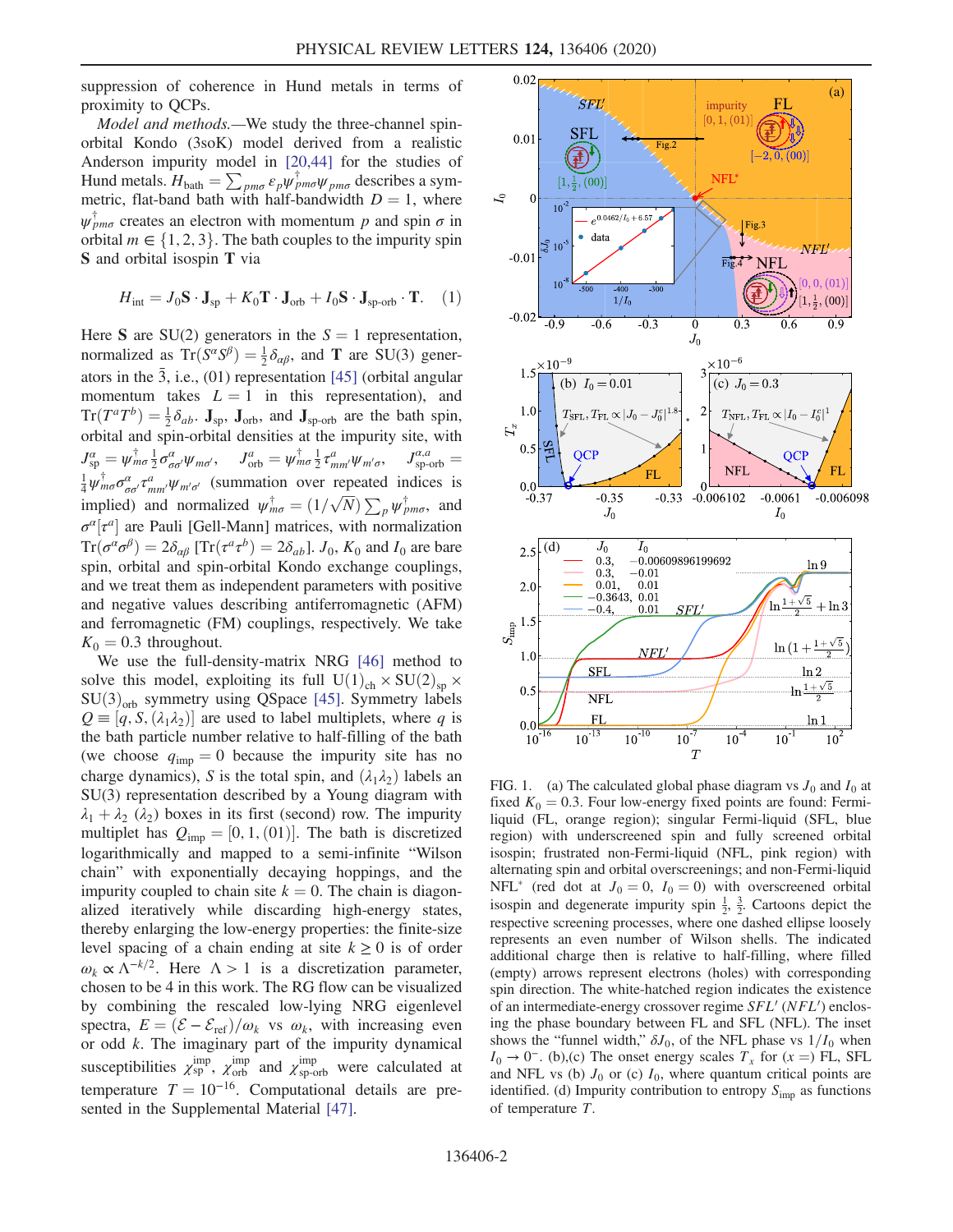Fixed points.—The calculated global phase diagram as a function of  $J_0$  and  $I_0$  is shown in Fig. [1\(a\)](#page-1-0). We first describe the low-energy fixed points found in the phase diagram. Throughout the entire regions where all three Kondo couplings are AFM, and for part of regions where  $J_0$  or  $I_0$  takes FM values (orange region), the system flows to a low-energy FL fixed point. This is seen in the NRG flow diagram and dynamical impurity susceptibilities  $\chi^{\text{imp}}$  at  $J_0 = I_0 = 0.01$  in Figs. [2\(a\)](#page-2-0) and [2\(d\)](#page-2-0). The ground state is a spin and orbital singlet, with impurity entropy  $S_{\text{imp}} = \ln 1$ [orange curve in Fig. [1\(d\)](#page-1-0)]. For small  $\omega$ , all  $\chi^{\text{imp}}$  follow a  $\omega$ linear behavior, characteristic of a FL.

When  $J_0$  takes FM values and  $I_0$  FM or small AFM values (blue region), the phase is governed by a low-energy SFL [\[48,58,59\]](#page-6-1) fixed point where the spin is underscreened while the orbitals are fully screened. The transition from FL to SFL is analyzed in Fig. [2](#page-2-0) for  $I_0 = 0.01$ . Figures [2\(c\)](#page-2-0) and [2\(f\)](#page-2-0), computed for  $J_0 = -0.4$ , show the NRG flow and  $\chi^{\text{imp}}$ to the SFL fixed point. It has ground state  $[+1, \frac{1}{2}, (00)]$ <br>and S<sub>p</sub> approaches ln 2 at low energies [blue curve in and  $S_{\text{imp}}$  approaches ln 2 at low energies [blue curve in Fig. [1\(d\)\]](#page-1-0), signaling a residual spin of  $\frac{1}{2}$ .  $\chi_{sp}^{imp}$  deviates slightly from a pure  $\omega^{-1}$  power-law by a logarithmic correction at high energy and can be fitted by ~1/[ $\omega \ln^2(\omega/T_{\rm SFL})$ ] with T<sub>SFL</sub> as an onset energy scale, consistent with the SFL results in [\[48\].](#page-6-1)  $\chi_{\text{orb}}^{\text{imp}}$  shows  $\omega$ -linear behavior at low energy, indicating fully screened orbital isospin. The coefficient of the impurity specific heat,  $C_{\text{imp}}(T)/T$  [\[47\]](#page-6-0), shows divergent behavior [\[58\]](#page-6-2), confirming the singular nature of this fixed point.

When  $I_0$  takes strong FM and  $J_0$  strong AFM couplings (pink region), we find a novel NFL fixed point, showing very interesting frustrated behavior of alternating overscreenings in spin and orbital sectors. Figure [3](#page-2-1) analyzes the transition from FL to NFL at  $J_0 = 0.3$ . Figures [3\(c\)](#page-2-1),

<span id="page-2-0"></span>

FIG. 2. The phase transition from FL to SFL at  $I_0 = 0.01$ . (a)–(c) NRG flow diagrams of a Wilson chain with odd length  $k$ , with the energy of the lowest  $[0,1,(01)]$  multiplet as the reference energy  $\mathcal{E}_{\text{ref}}$ . The symmetry labels of selected multiplets are shown on top. (d)–(f) Impurity dynamical susceptibility  $\chi^{\text{imp}}(\omega)$ .

[3\(f\)](#page-2-1), [4\(c\),](#page-3-0) and [4\(f\)](#page-3-0) show the NRG flow and  $\chi^{\text{imp}}$  towards the NFL fixed point. The two lowest multiplets with either orbital singlet,  $[+1, \frac{1}{2}, (00)]$ , or spin singlet,  $[0,0,01]$ , are<br>very close in energy. The dynamical susceptibilities follow very close in energy. The dynamical susceptibilities follow perfect and universal power laws for the spin  $(\omega^{-1/5})$ , orbital ( $\omega^{1/5}$ ) and spin-orbital ( $\omega^1$ ) operators. The impurity entropy  $S_{\text{imp}}$  evaluates to  $\ln[(1+\sqrt{5})/2]$  [pink curve in Fig. 1(d)]. This value can be obtained from Eq. (6) in [40]. Fig. [1\(d\)\]](#page-1-0). This value can be obtained from Eq. (6) in [\[49\]](#page-6-3) for a general  $SU(N)<sub>K</sub>$  Kondo model (K is the number of channels) with  $N = 3$ ,  $K = 2$ ,  $Q = 2$  indicating SU(3)<sub>2</sub> orbital overscreening, or with  $N = 2$ ,  $K = 3$ ,  $Q = 1$ indicating  $SU(2)$ <sub>3</sub> spin overscreening. Motivated by this, we follow the recently developed  $SU(2) \times SU(3)$  CFT approach [\[43\]](#page-5-9) to identify the nature of this fixed point. Its NRG eigenlevel spectra  $Q' = [q', S', (\lambda'_1 \lambda'_2)]$  can be repro-<br>duced by applying either an SU(2), fusion procedure in the Fix experience is pectra  $Q = [q, 3, (a_1 a_2)]$  can be reproduced by applying either an SU(2)<sub>3</sub> fusion procedure in the orbital spin sector or an  $SU(3)_2$  fusion procedure in the orbital sector, i.e., fusing a spectrum of free fermions  $Q =$  $[q, S, (\lambda_1 \lambda_2)]$ , with an effective impurity multiplet labe-<br> $\lim_{\epsilon \to 0}$  either  $Q^{\text{eff}} = +1 \frac{1}{2} (00)$  or  $Q^{\text{eff}} = [0, 0, (01)]$ ling either  $Q_{\text{imp}}^{\text{eff}} = [+1, \frac{1}{2}, (00)]$ , or  $Q_{\text{imp}}^{\text{eff}} = [0, 0, (01)]$ . Double fusion of the spectrum  $Q'$  with the conjugate representation of the impurity multiplet,  $\bar{Q}_{\text{imp}}^{\text{eff}} =$ representation of the impurity multiplet,  $[-1, \frac{1}{2}, (00)]$  or  $\bar{Q}_{\text{imp}}^{\text{eff}} = [0, 0, (10)]$ , yields the quantum<br>numbers  $Q'' = [e''] [Q''T'']$  to oberecterize the GET numbers  $Q'' = [q'', S'', (\lambda_1'' \lambda_2'')]$  to characterize the CFT<br>boundary operators with scaling dimensions A determinboundary operators, with scaling dimensions  $\Delta$ , determining the behavior of dynamical susceptibilities.

Tables S1–S2 in the Supplemental Material [\[47\]](#page-6-0) show the CFT results of the fixed point spectra and compare them with the NRG spectra at  $J_0 = 0.3$ ,  $I_0 = -0.01$ . Both fusion procedures yield the same results, which reproduce the NRG spectra very well. The scaling dimension of the leading boundary operator in the spin, orbital and spin-orbital sectors are found to be  $\Delta_{\text{sp}} = \frac{2}{5}$ ,  $\Delta_{\text{orb}} = \frac{3}{5}$  and  $\Delta_{\text{sp}} = 1$  respectively. They are also consistent  $\Delta_{\text{sp-orb}} = 1$ , respectively. They are also consistent with the CFT results in [\[49\]](#page-6-3) for either a spin  $SU(2)_{3}$ Kondo model  $(\Delta_{\text{sp}} = 2/(2+3), \Delta_{\text{orb}} = 3/(2+3))$ , or an orbital  $SU(3)_2$  Kondo model  $(\Delta_{sp} = 2/(3 + 2))$ ,

<span id="page-2-1"></span>

FIG. 3. Analogous to Fig. [2,](#page-2-0) but for the phase transition from FL to NFL at  $J_0 = 0.3$ .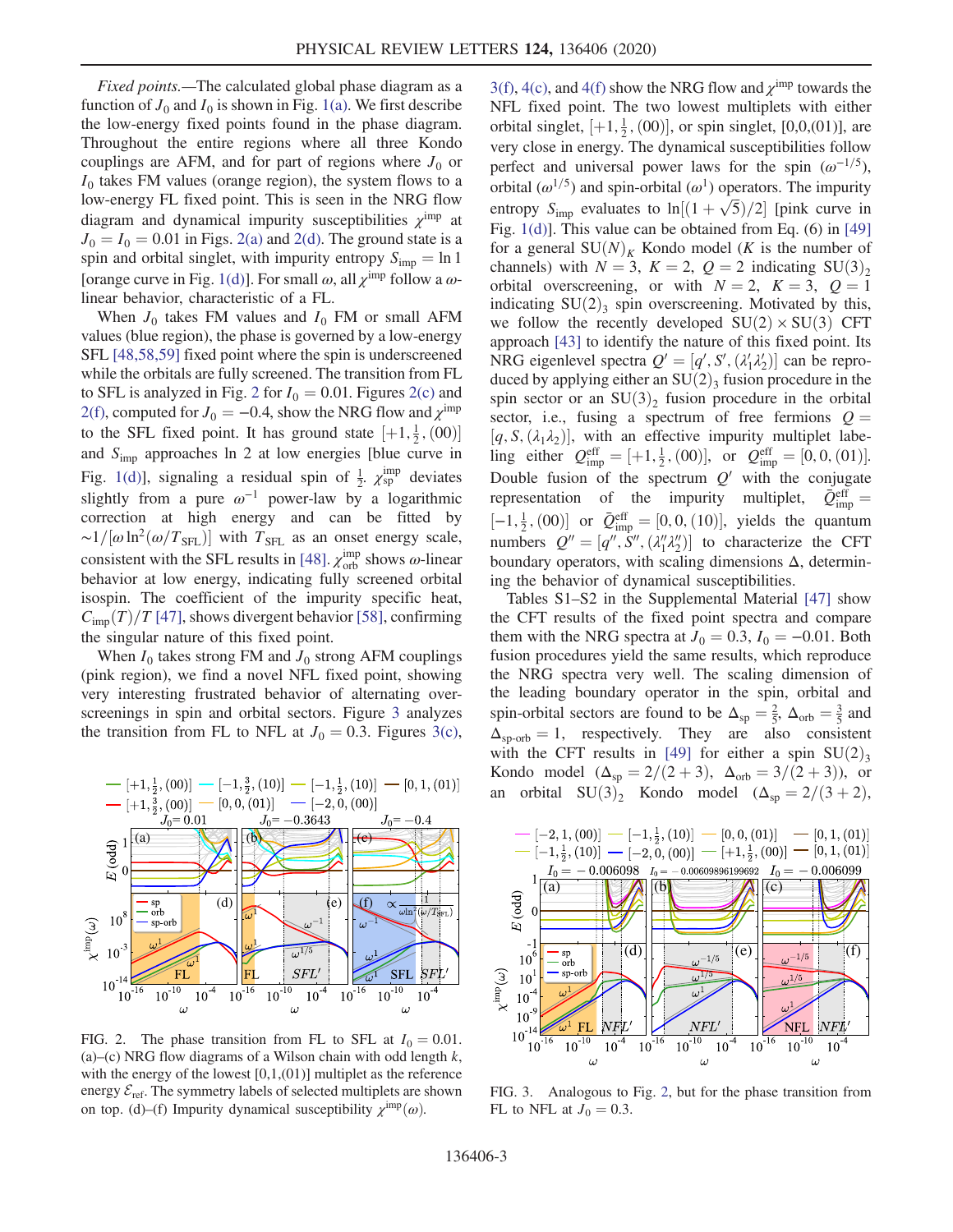<span id="page-3-0"></span>

FIG. 4. Analogous to Fig. [2,](#page-2-0) but for the phase transition from SFL to NFL at  $I_0 = -0.01$ .

 $\Delta_{\rm orb} = 3/(3 + 2)$ ). The power laws of dynamical susceptibilities can then be understood by the CFT procedure  $[43]$   $\chi_{sp}^{imp} \sim \omega^{2\Delta_{sp}-1} = \omega^{-1/5}$ ,  $\chi_{orb}^{imp} \sim \omega^{2\Delta_{orb}-1} = \omega^{1/5}$  and  $\chi_{\text{sp-orb}}^{\text{imp}} \sim \omega^{2\Delta_{\text{sp-orb}}-1} = \omega^1$ , respectively.<br>The impurity entropy and the CET

The impurity entropy and the CFT analysis both suggest that the spin  $SU(2)$ <sub>3</sub> and orbital  $SU(3)$ <sub>2</sub> Kondo models with overscreened fixed points are actually equivalent and complementary descriptions of this NFL fixed point. It indicates an alternating spin  $SU(2)$ <sub>3</sub> and orbital  $SU(3)$ <sub>2</sub> overscreening process by successively binding one electron or one hole, as illustrated by the cartoon picture at the bottom right of Fig.  $1(a)$ , similar in spirit to that of Nozières and Blandin [\[60\].](#page-6-4) To be specific, the strong AFM orbital coupling binds the bare impurity  $Q_{\text{imp}} = [0, 1, (01)]$  and<br>and both electron  $[1, 1, (10)]$  into a fully separate orbital one bath electron  $[+1, \frac{1}{2}, (10)]$  into a fully screened orbital<br>singlet, with either spin  $\frac{3}{2}$  or  $\frac{1}{2}$ ,  $[0, 1, (01)]$   $\Omega$ ,  $[+1, 1]$ singlet with either spin  $\frac{3}{2}$  or  $\frac{1}{2}$ :  $[0, 1, (01)] \otimes [+1,$ <br>  $\frac{1}{2}$  (10)]  $\rightarrow$  [+1  $\frac{3}{2}$  (00)]  $\oplus$  [+1  $\frac{1}{2}$  (00)] In the EL phase  $\frac{1}{2}$ , (10)]  $\rightarrow$  [+1,  $\frac{3}{2}$ , (00)]  $\oplus$  [+1,  $\frac{1}{2}$ , (00)]. In the FL phase, the spin  $\frac{3}{2}$  multiplet has the lower energy; it can then bind three holes to form a fully screened spin and orbital singlet [\[43\]](#page-5-9):  $[+1, \frac{3}{2}, (00)] \otimes [-3, \frac{3}{2}, (00)] \rightarrow [-2, 0, (00)].$  By contract in the NEL regime, the enin <sup>1</sup> multiplet has the lower trast, in the NFL regime, the spin  $\frac{1}{2}$  multiplet has the lower energy since the spin-orbital coupling  $I_0$  is strongly FM. Next, the AFM spin coupling attempts to screen the spin  $\frac{1}{2}$ by coupling it to one hole, to yield a spin singlet,

$$
\left[+1, \frac{1}{2}, (00)\right] \otimes \left[-1, \frac{1}{2}, (01)\right] \to [0, 0, (01)], \quad (2a)
$$

but the result is an overscreened orbital isospin. Screening the latter by binding an electron,

$$
[0,0,(01)] \otimes \left[+1,\frac{1}{2},(10)\right] \to \left[+1,\frac{1}{2},(00)\right], \quad (2b)
$$

leads back to an overscreened spin. Overall, this results in a neverending alternation of spin and orbital overscreening, favored by the fact that the multiplets  $[0,0,001]$  and

 $[+1, \frac{1}{2}, (00)]$  are lowest in energy [see Figs. [3\(c\)](#page-2-1), [4\(c\)](#page-3-0)], with a very small energy difference.

The special point at  $J_0 = I_0 = 0$  corresponds to an  $SU(3)$ <sub>2</sub> NFL fixed point (NFL<sup>\*</sup>) with overscreened orbitals and a degenerate impurity spin of  $\frac{1}{2}$ ,  $\frac{3}{2}$ . The inset of Fig. [1\(a\)](#page-1-0) suggests that the region of NFL actually extends to this point. There we analyze the width of the NFL "funnel," defined by  $\delta J_0 = J_0^{c1} - J_0^{c2}$ , vs  $1/I_0$ , where  $J_0^{c1}$   $(J_0^{c2})$ <br>is the phase boundary between EL (SEL) and NEL It is the phase boundary between FL (SFL) and NFL. It follows  $\exp(0.0462/I_0 + 6.57)$ , becoming zero only when  $I_0 \to 0^-$ .

Phase transitions.— $T_{FL}$  on the FL side and  $T_{SFL}$  ( $T_{NFL}$ , the NFL scale) on the SFL (NFL) side go to zero as the phase boundary is approached. We find that  $T_{\text{FI}}$ ,  $T_{\text{SFI}}$  and  $T<sub>NFL</sub>$  follow power laws as functions of the control parameters  $J_0$  and  $I_0$ ,  $|J_0 - J_0^c|^{\alpha}$  and  $|I_0 - I_0^c|^{\alpha}$ , to approach exactly zero at the critical values  $I_c^c$  and  $I_c^c$  signaling the parameters  $J_0$  and  $I_0$ ,  $|J_0 - J_0|$  and  $|I_0 - I_0|$ , to approach<br>exactly zero at the critical values  $J_0^c$  and  $I_0^c$ , signaling the existence of QCPs [\[21,22\].](#page-5-1) The exponents found are  $\alpha =$ 1.8 in the FL-SFL transition, and  $\alpha = 1$  for FL-NFL. We show  $T_{\text{FL/SFL}}$  as functions of  $J_0$  at  $I_0 = 0.01$  in Fig. [1\(b\)](#page-1-0), and  $T_{FL/NFL}$  as functions of  $I_0$  at  $J_0 = 0.3$  in Fig. [1\(c\)](#page-1-0). More data are shown in Fig. S5 [\[47\].](#page-6-0)

When approaching the QCP in the FL-SFL transition as in Fig. [2](#page-2-0) by decreasing  $J_0$ , the spin-orbital separation window [\[7,50\]](#page-4-4) increases a lot, as seen in Figs.  $2(b)$  and  $2(e)$ for  $J_0 = -0.3643$ , and a wide crossover regime, *SFL'*, forms at intermediate energies. There the impurity entropy forms at intermediate energies. There the impurity entropy  $S_{\text{imp}}$  evaluates to  $\ln[(1+\sqrt{5})/2] + \ln 3$  [green curve in Fig. 1(d)] corresponding to an orbital overcepaned SU(2). Fig. [1\(d\)\]](#page-1-0), corresponding to an orbital overscreened  $SU(3)_{2}$ fixed point, coupled to a fluctuating spin-1 moment. This is consistent with the recent findings in the region  $I_0 = 0$  and  $J_0 \rightarrow 0^+$  in [\[61\]](#page-6-5).  $\chi_{orb}^{imp}$  follows a universal power-law of  $\omega^{1/5}$ , showing similarity with the NFL phase due to the same orbital  $SU(3)_2$  overscreening, while  $\chi_{sp}^{imp}$  follows an approximate power law (with some non-power-law corapproximate power law (with some non-power-law corrections, see the Supplemental Material [\[47\]\)](#page-6-0). Across the phase transition, the multiplet  $[+1, \frac{1}{2}, (00)]$  is pushed down<br>to be the new ground state, while the original ground state to be the new ground state, while the original ground state  $[-2, 0, (00)]$  of the FL phase is pushed up to very high energy energy.

When approaching the QCP in the FL-NFL transition as illustrated in Fig. [3](#page-2-1), the fine-tuning of  $I_0$  generates a large crossover regime  $NFL'$  at intermediate energies [Figs. [3\(b\)](#page-2-1) and  $3(e)$ , where the set of low-lying states is simply the union of those of the FL and NFL spectra (see Table S4 in the Supplemental Material  $[47]$ ).  $NFL'$  thus represents a "level-crossing" scenario [\[47,51,52\]](#page-6-0), involving two orthogonal low-energy subspaces whose levels cross when  $I_0$  is tuned. When sufficiently close, both subspaces contribute to thermodynamic and dynamical properties. Here, the FL and NFL compete in the intermediate-energy regime, and  $I_0$  determines either FL [Figs. [3\(a\)](#page-2-1) and [3\(d\)\]](#page-2-1) or NFL [Figs. [3\(c\)](#page-2-1) and [3\(f\)\]](#page-2-1) to be the low-energy fixed point.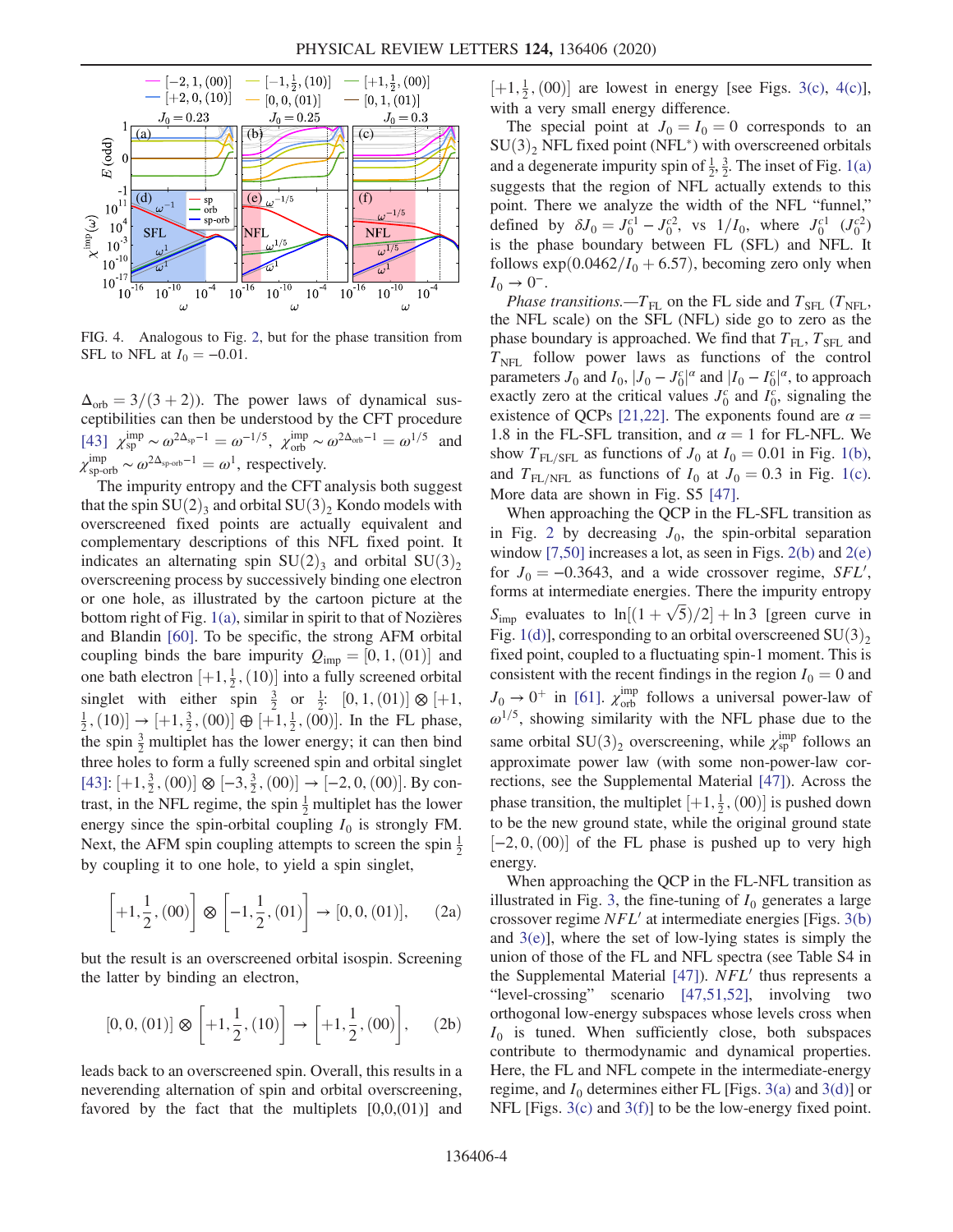The impurity entropy  $S_{\text{imp}}^{NFL}$  evaluates to  $\ln(e^{S_{\text{imp}}^{\text{FL}}} + e^{S_{\text{imp}}^{\text{NFL}}}) =$  $\ln\{1 + \left[\frac{(1+\sqrt{5})}{2}\right]\}\$  [red curve in Fig. [1\(d\)](#page-1-0)], not<br> $\ln 1 + \ln\{1 + \sqrt{5}\}$  (2) because the FL and NFL subgresses  $\ln 1 + \ln[(1 + \sqrt{5})/2]$ , because the FL and NFL subspaces<br>do not overlap. Hence the total effective impurity degrees do not overlap. Hence the total effective impurity degrees of freedom are the sum of the contributions of those two sectors [\[47\]](#page-6-0).  $\chi^{\text{imp}}$  of  $NFL'$  follow the same power laws as NFL because the NFL part dominates in this regime. For more details on  $NFL'$ , see the Supplemental Material [\[47\]](#page-6-0).

The transition from SFL to NFL shown in Fig. [4](#page-3-0) confirms the picture of alternating overscreenings. Tuning  $J_0$  to be more AFM, the state [0,0,(01)] is pushed down to be nearly degenerate with the ground state  $[+1, \frac{1}{2}, (00)]$  [Fig. [4\(b\)\]](#page-3-0), signaling the start of the alternating overscreening process.  $\chi_{sp}^{imp}$  bends downward away from the  $\omega^{-1}$  behavior towards an  $\omega^{-1/5}$  dependence, while  $\chi_{orb}^{imp}$  bends upward away from the  $\omega$ -linear behavior towards an  $\omega^{1/5}$  dependence.  $\chi_{\text{sp-orb}}^{\text{imp}}$  still follows  $\omega^1$ .

Conclusion.—To summarize, we have presented a global phase diagram of the 3soK model. This allows us to follow the suppression of the coherence scale in Hund metals down to zero energy. The new NFL phase contains the essential ingredients needed to understand the actual incoherent behavior seen above  $T_{FL}$ . Recent advances in the physics of cold atoms might actually offer a concrete realization of the phase diagram of the model studied. Indeed it has been recently demonstrated that it is possible to simulate  $SU(N)$  impurity models with tunable exchange interactions reaching both FM and AFM regimes [\[62,63\]](#page-6-6).

The iron pnictides display an intriguing QCP, as for example in BaFe<sub>2</sub>(As<sub>1-x</sub>P<sub>x</sub>)<sub>2</sub> [\[18,64](#page-5-10)–66], where a divergent electron mass and concomitant destruction of the FL state was observed. This QCP has motivated several theoretical studies [\[67](#page-6-7)–69]. Further progress from the perspective of this work would require the DMFT selfconsistency condition and more realistic band structures. In the DMFT treatment of a lattice model, the SFL and the NFL phases are expected to turn into magnetically ordered states, but the impurity model studied here with its powerlaw singularities would describe the behavior above  $T_{\text{FL}}$ .

The approach presented here, which takes into account the Hund's coupling and the multiorbital nature, is in the same spirit as the ideas of local quantum criticality used to describe Kondo breakdown using impurity models [\[70\]](#page-6-8), so it would then be also useful for unconventional quantum phase transitions observed in other heavy-fermion materials [\[71](#page-6-9)–74]. The global phase diagram of this 3soK model will also have potential impact on the studies of real multichannel spin and (or) orbital Kondo systems or quantum dots systems, for instance, generalize the studies in [\[75](#page-6-10)–79] to three-channel cases.

We thank H. Miao and R. Fernandes for helpful discussion. E. W., K. M. S., and J. vD. are supported by the Deutsche Forschungsgemeinschaft under Germany's Excellence Strategy–EXC-2111-390814868, and S.-S. B. L. by Grant No. LE3883/2-1. A. W. was supported by the U.S. Department of Energy, Office of Basic Energy Sciences, under Contract No. DE-SC0012704. Y. W. and G. K. were supported by the U.S. Department of Energy, Office of Science, Basic Energy Sciences as a part of the Computational Materials Science Program through the Center for Computational Design of Functional Strongly Correlated Materials and Theoretical Spectroscopy.

- <span id="page-4-0"></span>[1] L. D. Landau, E. M. Lifshitz, and L. P. Pitaevskij, in Statistical Physics: Part 2: Theory of Condensed State, Landau and Lifshitz Course of Theoretical Physics (Oxford, England, 1980).
- <span id="page-4-2"></span><span id="page-4-1"></span>[2] V. J. Emery and S. A. Kivelson, Superconductivity in Bad Metals, [Phys. Rev. Lett.](https://doi.org/10.1103/PhysRevLett.74.3253) 74, 3253 (1995).
- [3] Z. P. Yin, K. Haule, and G. Kotliar, Kinetic frustration and the nature of the magnetic and paramagnetic states in iron pnictides and iron chalcogenides, [Nat. Mater.](https://doi.org/10.1038/nmat3120) 10, 932 [\(2011\).](https://doi.org/10.1038/nmat3120)
- [4] P. Werner, E. Gull, M. Troyer, and A. J. Millis, Spin Freezing Transition and Non-Fermi-Liquid Self-Energy in a Three-Orbital Model, [Phys. Rev. Lett.](https://doi.org/10.1103/PhysRevLett.101.166405) 101, 166405 [\(2008\).](https://doi.org/10.1103/PhysRevLett.101.166405)
- [5] L. Medici, J. Mravlje, and A. Georges, Janus-Faced Influence of Hund's Rule Coupling in Strongly Correlated Materials, Phys. Rev. Lett. 107[, 256401 \(2011\).](https://doi.org/10.1103/PhysRevLett.107.256401)
- <span id="page-4-4"></span>[6] A. Georges, L. Medici, and J. Mravlje, Strong correlations from Hund's coupling, [Annu. Rev. Condens. Matter Phys.](https://doi.org/10.1146/annurev-conmatphys-020911-125045) 4, [137 \(2013\)](https://doi.org/10.1146/annurev-conmatphys-020911-125045).
- [7] K. M. Stadler, G. Kotliar, A. Weichselbaum, and J. von Delft, Hundness versus Mottness in a three-band Hubbard-Hund model: On the origin of strong correlations in Hund metals, [Ann. Phys. \(Amsterdam\)](https://doi.org/10.1016/j.aop.2018.10.017) 405, 365 (2019).
- <span id="page-4-3"></span>[8] A. W. Tyler, A. P. Mackenzie, S. Nishizaki, and Y. Maeno, High-temperature resistivity of  $Sr_2RuO<sub>4</sub>$ : Bad metallic transport in a good metal, Phys. Rev. B 58[, R10107 \(1998\).](https://doi.org/10.1103/PhysRevB.58.R10107)
- [9] A. P. Mackenzie, J. W. Reiner, A. W. Tyler, L. M. Galvin, S. R. Julian, M. R. Beasley, T. H. Geballe, and A. Kapitulnik, Observation of quantum oscillations in the electrical resistivity of  $SrRuO<sub>3</sub>$ , Phys. Rev. B 58[, R13318 \(1998\)](https://doi.org/10.1103/PhysRevB.58.R13318).
- [10] M. Schneider, D. Geiger, S. Esser, U. S. Pracht, C. Stingl, Y. Tokiwa, V. Moshnyaga, I. Sheikin, J. Mravlje, M. Scheffler, and P. Gegenwart, Low-Energy Electronic Properties of Clean Ca $RuO_3$ : Elusive Landau Quasiparticles, [Phys. Rev.](https://doi.org/10.1103/PhysRevLett.112.206403) Lett. 112[, 206403 \(2014\)](https://doi.org/10.1103/PhysRevLett.112.206403).
- [11] J. Mravlje, M. Aichhorn, T. Miyake, K. Haule, G. Kotliar, and A. Georges, Coherence-Incoherence Crossover and the Mass-Renormalization Puzzles in  $Sr<sub>2</sub>RuO<sub>4</sub>$ , [Phys. Rev. Lett.](https://doi.org/10.1103/PhysRevLett.106.096401) 106[, 096401 \(2011\).](https://doi.org/10.1103/PhysRevLett.106.096401)
- [12] T. Kondo, M. Ochi, M. Nakayama, H. Taniguchi, S. Akebi, K. Kuroda, M. Arita, S. Sakai, H. Namatame, M. Taniguchi, Y. Maeno, R. Arita, and S. Shin, Orbital-Dependent Band Narrowing Revealed in an Extremely Correlated Hund's Metal Emerging on the Topmost Layer of  $Sr<sub>2</sub>RuO<sub>4</sub>$ , [Phys.](https://doi.org/10.1103/PhysRevLett.117.247001) Rev. Lett. 117[, 247001 \(2016\).](https://doi.org/10.1103/PhysRevLett.117.247001)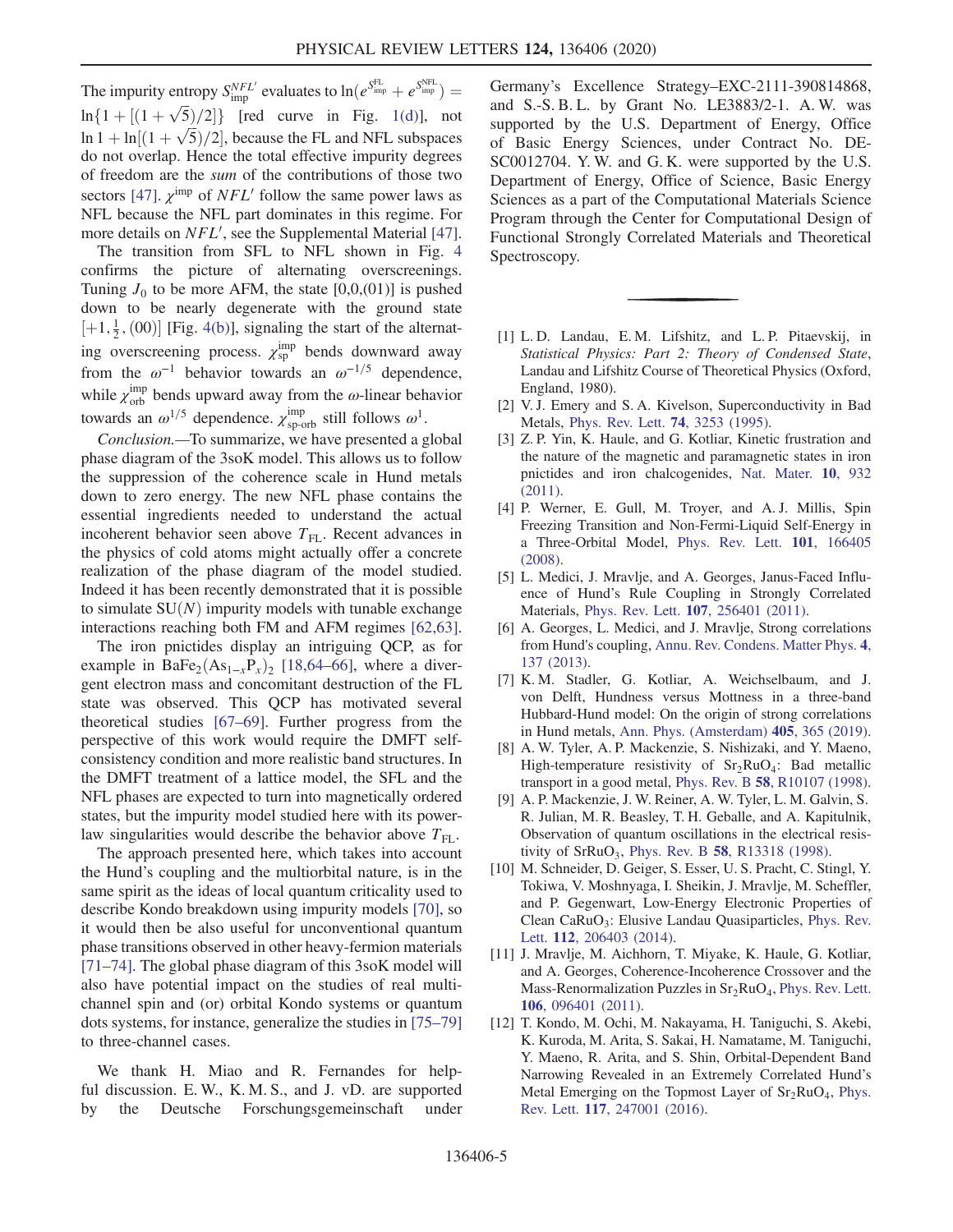- [13] X. Deng, K. Haule, and G. Kotliar, Transport Properties of Metallic Ruthenates:  $A$  DFT + DMFT Investigation, [Phys.](https://doi.org/10.1103/PhysRevLett.116.256401) Rev. Lett. 116[, 256401 \(2016\).](https://doi.org/10.1103/PhysRevLett.116.256401)
- <span id="page-5-0"></span>[14] Y. Kamihara, T. Watanabe, M. Hirano, and H. Hosono, Iron-based layered superconductor  $La[O_{1-x}F_x]FeAs$ <br>(x = 0.05–0.12) with  $T = 26$  K I Am Chem Soc  $(x = 0.05-0.12)$  with  $T_c = 26$  K, [J. Am. Chem. Soc.](https://doi.org/10.1021/ja800073m) 130[, 3296 \(2008\)](https://doi.org/10.1021/ja800073m).
- [15] G. R. Stewart, Superconductivity in iron compounds, [Rev.](https://doi.org/10.1103/RevModPhys.83.1589) Mod. Phys. 83[, 1589 \(2011\)](https://doi.org/10.1103/RevModPhys.83.1589).
- [16] F. Hardy, A. E. Böhmer, D. Aoki, P. Burger, T. Wolf, P. Schweiss, R. Heid, P. Adelmann, Y. X. Yao, G. Kotliar, J. Schmalian, and C. Meingast, Evidence of Strong Correlations and Coherence-Incoherence Crossover in the Iron Pnictide Superconductor  $KFe<sub>2</sub>As<sub>2</sub>$ , [Phys. Rev. Lett.](https://doi.org/10.1103/PhysRevLett.111.027002) 111, [027002 \(2013\).](https://doi.org/10.1103/PhysRevLett.111.027002)
- [17] M. Yi, D. H. Lu, R. Yu, S. C. Riggs, J.-H. Chu, B. Lv, Z. K. Liu, M. Lu, Y.-T. Cui, M. Hashimoto, S.-K. Mo, Z. Hussain, C. W. Chu, I. R. Fisher, Q. Si, and Z.-X. Shen, Observation of Temperature-Induced Crossover to an Orbital-Selective Mott Phase in  $A_xFe_{2-y}Se_2$  (A = K, Rb) Superconductors, Phys. Rev. Lett. 110[, 067003 \(2013\).](https://doi.org/10.1103/PhysRevLett.110.067003)
- <span id="page-5-10"></span>[18] P. Walmsley, C. Putzke, L. Malone, I. Guillamón, D. Vignolles, C. Proust, S. Badoux, A. I. Coldea, M. D. Watson, S. Kasahara, Y. Mizukami, T. Shibauchi, Y. Matsuda, and A. Carrington, Quasiparticle Mass Enhancement Close to the Quantum Critical Point in  $BaFe<sub>2</sub>(As<sub>1-r</sub>P<sub>x</sub>)<sub>2</sub>$ , Phys. Rev. Lett. 110[, 257002 \(2013\).](https://doi.org/10.1103/PhysRevLett.110.257002)
- [19] K Haule and G Kotliar, Coherence-incoherence crossover in the normal state of iron oxypnictides and importance of Hund's rule coupling, New J. Phys. 11[, 025021 \(2009\).](https://doi.org/10.1088/1367-2630/11/2/025021)
- <span id="page-5-6"></span>[20] Z. P. Yin, K. Haule, and G. Kotliar, Fractional power-law behavior and its origin in iron-chalcogenide and ruthenate superconductors: Insights from first-principles calculations, Phys. Rev. B 86[, 195141 \(2012\).](https://doi.org/10.1103/PhysRevB.86.195141)
- <span id="page-5-1"></span>[21] S. Sachdev, Quantum criticality: Competing ground states in low dimensions, Science 288[, 475 \(2000\)](https://doi.org/10.1126/science.288.5465.475).
- [22] S. Sachdev, Quantum phase transitions, in Handbook of Magnetism and Advanced Magnetic Materials (Wiley-Interscience, , New Jersey, 2007).
- [23] S. Sachdev, Quantum Phase Transitions, 2nd ed. (Cambridge University Press, Cambridge, England, 2011).
- <span id="page-5-2"></span>[24] S. Sachdev, Understanding correlated electron systems by a classification of mott insulators, [Ann. Phys. \(Amsterdam\)](https://doi.org/10.1016/S0003-4916(02)00024-6) 303[, 226 \(2003\)](https://doi.org/10.1016/S0003-4916(02)00024-6).
- [25] D.-H. Lee and J.M. Leinaas, Mott Insulators Without Symmetry Breaking, Phys. Rev. Lett. 92[, 096401 \(2004\).](https://doi.org/10.1103/PhysRevLett.92.096401)
- <span id="page-5-3"></span>[26] A. Georges, G. Kotliar, W. Krauth, and M. J. Rozenberg, Dynamical mean-field theory of strongly correlated fermion systems and the limit of infinite dimensions, [Rev. Mod.](https://doi.org/10.1103/RevModPhys.68.13) Phys. 68[, 13 \(1996\)](https://doi.org/10.1103/RevModPhys.68.13).
- [27] A. I. Lichtenstein, M. I. Katsnelson, and G. Kotliar, Finite-Temperature Magnetism of Transition Metals: An ab initio Dynamical Mean-Field Theory, [Phys. Rev. Lett.](https://doi.org/10.1103/PhysRevLett.87.067205) 87, 067205 [\(2001\).](https://doi.org/10.1103/PhysRevLett.87.067205)
- [28] M. Aichhorn, L. Pourovskii, V. Vildosola, M. Ferrero, O. Parcollet, T. Miyake, A. Georges, and S. Biermann, Dynamical mean-field theory within an augmented plane-wave framework: Assessing electronic correlations in the iron pnictide LaFeAsO, [Phys. Rev. B](https://doi.org/10.1103/PhysRevB.80.085101) 80, 085101 [\(2009\).](https://doi.org/10.1103/PhysRevB.80.085101)
- [29] K. Haule, C.-H. Yee, and K. Kim, Dynamical mean-field theory within the full-potential methods: Electronic struc-ture of CeIrIn<sub>5</sub>, CeCoIn<sub>5</sub>, and CeRhIn<sub>5</sub>, [Phys. Rev. B](https://doi.org/10.1103/PhysRevB.81.195107)  $81$ , [195107 \(2010\).](https://doi.org/10.1103/PhysRevB.81.195107)
- [30] G. Kotliar, S. Y. Savrasov, K. Haule, V. S. Oudovenko, O. Parcollet, and C. A. Marianetti, Electronic structure calculations with dynamical mean-field theory, [Rev. Mod. Phys.](https://doi.org/10.1103/RevModPhys.78.865) 78[, 865 \(2006\).](https://doi.org/10.1103/RevModPhys.78.865)
- [31] J. H. Shim, K. Haule, and G. Kotliar, Fluctuating valence in a correlated solid and the anomalous properties of δ-plutonium, [Nature \(London\)](https://doi.org/10.1038/nature05647) 446, 513 (2007).
- [32] K. Haule, J. H. Shim, and G. Kotliar, Correlated Electronic Structure of LaO<sub>1−x</sub>F<sub>x</sub>FeAs, [Phys. Rev. Lett.](https://doi.org/10.1103/PhysRevLett.100.226402) 100, 226402 [\(2008\).](https://doi.org/10.1103/PhysRevLett.100.226402)
- [33] K. Haule and G. Kotliar, Arrested Kondo effect and hidden order in URu<sub>2</sub>Si<sub>2</sub>, Nat. Phys. 5[, 796 \(2009\)](https://doi.org/10.1038/nphys1392).
- [34] X. Deng, A. Sternbach, K. Haule, D. N. Basov, and G. Kotliar, Shining Light on Transition-Metal Oxides: Unveiling the Hidden Fermi Liquid, [Phys. Rev. Lett.](https://doi.org/10.1103/PhysRevLett.113.246404) 113, [246404 \(2014\).](https://doi.org/10.1103/PhysRevLett.113.246404)
- [35] H. Shinaoka, S. Hoshino, M. Troyer, and P. Werner, Phase Diagram of Pyrochlore Iridates: All-In–All-Out Magnetic Ordering and Non-Fermi-Liquid Properties, [Phys. Rev. Lett.](https://doi.org/10.1103/PhysRevLett.115.156401) 115[, 156401 \(2015\).](https://doi.org/10.1103/PhysRevLett.115.156401)
- [36] M. Kim, J. Mravlje, M. Ferrero, O. Parcollet, and A. Georges, Spin-Orbit Coupling and Electronic Correlations in  $Sr_2RuO_4$ , Phys. Rev. Lett. 120[, 126401 \(2018\)](https://doi.org/10.1103/PhysRevLett.120.126401).
- <span id="page-5-4"></span>[37] R. Bulla, T. A. Costi, and T. Pruschke, Numerical renormalization group method for quantum impurity systems, [Rev.](https://doi.org/10.1103/RevModPhys.80.395) Mod. Phys. 80[, 395 \(2008\)](https://doi.org/10.1103/RevModPhys.80.395).
- <span id="page-5-5"></span>[38] I. Affleck, A current algebra approach to the Kondo effect, Nucl. Phys. B336[, 517 \(1990\).](https://doi.org/10.1016/0550-3213(90)90440-O)
- [39] I. Affleck and A. W. W. Ludwig, The Kondo effect, conformal field theory and fusion rules, Nucl. Phys. B352[, 849 \(1991\).](https://doi.org/10.1016/0550-3213(91)90109-B)
- [40] I. Affleck and A. W. W. Ludwig, Critical theory of overscreened Kondo fixed points, [Nucl. Phys.](https://doi.org/10.1016/0550-3213(91)90419-X) B360, 641 [\(1991\).](https://doi.org/10.1016/0550-3213(91)90419-X)
- [41] I. Affleck and A. W. W. Ludwig, Exact conformal-fieldtheory results on the multichannel Kondo effect: Singlefermion Green's function, self-energy, and resistivity, [Phys.](https://doi.org/10.1103/PhysRevB.48.7297) Rev. B 48[, 7297 \(1993\)](https://doi.org/10.1103/PhysRevB.48.7297).
- [42] A. W. W. Ludwig and I. Affleck, Exact conformalfield-theory results on the multi-channel Kondo effect: Asymptotic three-dimensional space- and time-dependent multi-point and many-particle Green's functions, [Nucl.](https://doi.org/10.1016/0550-3213(94)90365-4) Phys. B428[, 545 \(1994\).](https://doi.org/10.1016/0550-3213(94)90365-4)
- <span id="page-5-9"></span>[43] E. Walter, K. M. Stadler, S. S. B. Lee, Y. Wang, G. Kotliar, A. Weichselbaum, and J. von Delft, Uncovering non-fermiliquid behavior in Hund metals: Conformal field theory analysis of a  $SU(2) \times SU(3)$  spin-orbital Kondo model, [arXiv:1908.04362.](https://arXiv.org/abs/1908.04362)
- [44] C. Aron and G. Kotliar, Analytic theory of Hund's metals: A renormalization group perspective, [Phys. Rev. B](https://doi.org/10.1103/PhysRevB.91.041110) 91, [041110\(R\) \(2015\)](https://doi.org/10.1103/PhysRevB.91.041110).
- <span id="page-5-7"></span>[45] A. Weichselbaum, Non-Abelian symmetries in tensor networks: A quantum symmetry space approach, [Ann.](https://doi.org/10.1016/j.aop.2012.07.009) [Phys. \(Amsterdam\)](https://doi.org/10.1016/j.aop.2012.07.009) 327, 2972 (2012).
- <span id="page-5-8"></span>[46] A. Weichselbaum and J. von Delft, Sum-Rule Conserving Spectral Functions from the Numerical Renormalization Group, Phys. Rev. Lett. 99[, 076402 \(2007\).](https://doi.org/10.1103/PhysRevLett.99.076402)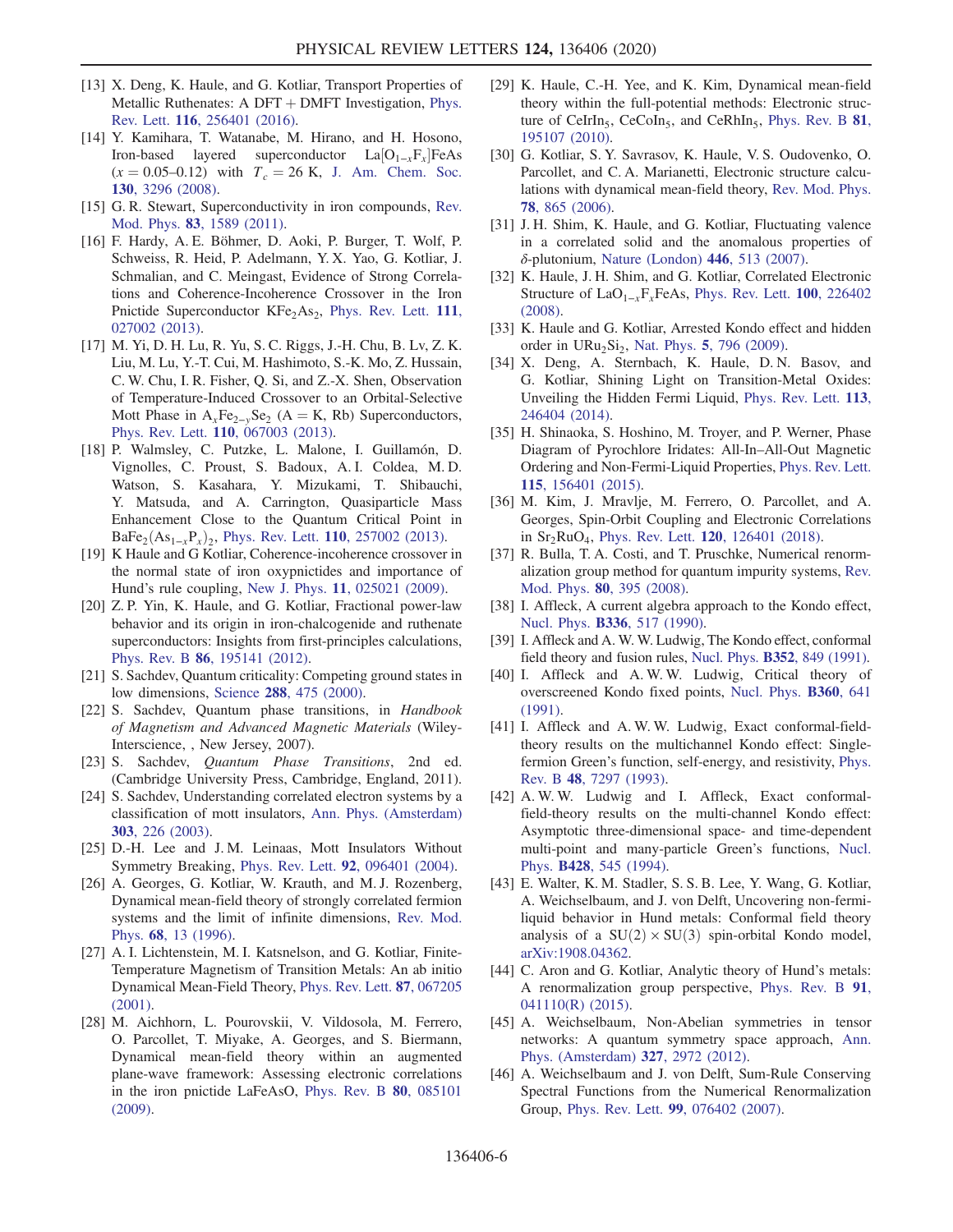- <span id="page-6-0"></span>[47] See the Supplemental Material at [http://link.aps.org/](http://link.aps.org/supplemental/10.1103/PhysRevLett.124.136406) [supplemental/10.1103/PhysRevLett.124.136406](http://link.aps.org/supplemental/10.1103/PhysRevLett.124.136406) for computational details, more NRG flow diagrams and dynamical susceptibilities in Sec. S-I, more data of  $T_{\text{FL}}$ ,  $T_{\text{SFL}}$ , and  $T_{\text{NET}}$ as functions of  $J_0$  and  $I_0$  in Sec. S-II, CFT analysis in Sec. S-III, the detailed interpretation the "level-crossing" scenario and a proof of the impurity entropy  $S_{\text{imp}}$  of  $NFL'$  in Sec. S-IV, the impurity spectral functions  $A_t(\omega)$  in Sec. S-V, the coefficients of specific heat  $\gamma(T)$  in Sec. S-VI, the impurity static susceptibilities for SFL and NFL phases in Sec. S-VII, the energy difference of multiplets  $[+1, \frac{1}{2}, (00)]$ <br>and  $[+1, \frac{3}{2}, (00)]$  along the phase boundary in Sec. S.VIII and  $[+1, \frac{3}{2}, (00)]$  along the phase boundary in Sec. S-VIII,<br>the instituction of the 3soK model in Sec. S-IX, the dang the justification of the 3soK model in Sec. S-IX, the dependence on the discretization parameter  $\Lambda$  in Sec. S-X, and the irreducible representations of SU(3) in Sec. S-XI. The Supplemental Material includes Refs. [7,43,48–57].
- <span id="page-6-1"></span>[48] W. Koller, A. C. Hewson, and D. Meyer, Singular dynamics of underscreened magnetic impurity models, [Phys. Rev. B](https://doi.org/10.1103/PhysRevB.72.045117) 72[, 045117 \(2005\).](https://doi.org/10.1103/PhysRevB.72.045117)
- <span id="page-6-3"></span>[49] O. Parcollet, A. Georges, G. Kotliar, and A. Sengupta, Overscreened multichannel  $SU(N)$  Kondo model: Large-N solution and conformal field theory, [Phys. Rev. B](https://doi.org/10.1103/PhysRevB.58.3794) 58, 3794 [\(1998\).](https://doi.org/10.1103/PhysRevB.58.3794)
- [50] K. M. Stadler, Z. P. Yin, J. von Delft, G. Kotliar, and A. Weichselbaum, Dynamical Mean-Field Theory Plus Numerical Renormalization-Group Study of Spin-Orbital Separation in a Three-Band Hund Metal, [Phys. Rev. Lett.](https://doi.org/10.1103/PhysRevLett.115.136401) 115[, 136401 \(2015\).](https://doi.org/10.1103/PhysRevLett.115.136401)
- [51] B. Sbierski, M. Hanl, A. Weichselbaum, H. E. Türeci, M. Goldstein, L. I. Glazman, J. von Delft, and A. İmamoğlu, Proposed Rabi-Kondo Correlated State in a Laser-Driven Semiconductor Quantum Dot, [Phys. Rev. Lett.](https://doi.org/10.1103/PhysRevLett.111.157402) 111, 157402 [\(2013\).](https://doi.org/10.1103/PhysRevLett.111.157402)
- [52] S.-S. B. Lee, J. von Delft, and M. Goldstein, Non-Fermiliquid Kondo screening under Rabi driving, [Phys. Rev. B](https://doi.org/10.1103/PhysRevB.101.085110) 101[, 085110 \(2020\).](https://doi.org/10.1103/PhysRevB.101.085110)
- [53] T. A. Costi, Kondo Effect in a Magnetic Field and the Magnetoresistivity of Kondo Alloys, [Phys. Rev. Lett.](https://doi.org/10.1103/PhysRevLett.85.1504) 85, [1504 \(2000\)](https://doi.org/10.1103/PhysRevLett.85.1504).
- [54] C. Hong, G. Yoo, J. Park, M.-K. Cho, Y. Chung, H.-S. Sim, D. Kim, H. Choi, V. Umansky, and D. Mahalu, Attractive coulomb interactions in a triple quantum dot, [Phys. Rev. B](https://doi.org/10.1103/PhysRevB.97.241115) 97[, 241115\(R\) \(2018\)](https://doi.org/10.1103/PhysRevB.97.241115).
- [55] A. Hamo, A. Benyamini, I. Shapir, I. Khivrich, J. Waissman, K. Kaasbjerg, Y. Oreg, F. von Oppen, and S. Ilani, Electron attraction mediated by coulomb repulsion, [Nature \(London\)](https://doi.org/10.1038/nature18639) 535[, 395 \(2016\)](https://doi.org/10.1038/nature18639).
- [56] G. Yoo, J. Park, S.-S. B. Lee, and H.-S. Sim, Anisotropic Charge Kondo Effect in a Triple Quantum Dot, [Phys. Rev.](https://doi.org/10.1103/PhysRevLett.113.236601) Lett. 113[, 236601 \(2014\)](https://doi.org/10.1103/PhysRevLett.113.236601).
- [57] A. Weichselbaum, S. Capponi, P. Lecheminant, A. M. Tsvelik, and A. M. Läuchli, Unified phase diagram of antiferromagnetic  $SU(N)$  spin ladders, [Phys. Rev. B](https://doi.org/10.1103/PhysRevB.98.085104) 98, [085104 \(2018\).](https://doi.org/10.1103/PhysRevB.98.085104)
- <span id="page-6-2"></span>[58] P. Coleman and C. Pépin, Singular fermi liquid behavior in the underscreened Kondo model, [Phys. Rev. B](https://doi.org/10.1103/PhysRevB.68.220405) 68, 220405 [\(R\) \(2003\).](https://doi.org/10.1103/PhysRevB.68.220405)
- [59] P. Mehta, N. Andrei, P. Coleman, L. Borda, and G. Zarand, Regular and singular fermi-liquid fixed points in quantum impurity models, Phys. Rev. B 72[, 014430 \(2005\).](https://doi.org/10.1103/PhysRevB.72.014430)
- <span id="page-6-4"></span>[60] Ph. Nozires and A. Blandin, Kondo effect in real metals, [J. Phys. France](https://doi.org/10.1051/jphys:01980004103019300) 41, 193 (1980).
- <span id="page-6-5"></span>[61] A. Horvat, R. Zitko, and J. Mravlje, Non-fermi-liquid fixed point in multi-orbital Kondo impurity model relevant for Hund's metals, [arXiv:1907.07100.](https://arXiv.org/abs/1907.07100)
- <span id="page-6-6"></span>[62] F. Scazza, C. Hofrichter, M. Höfer, P. C. De Groot, I. Bloch, and S. Fölling, Observation of two-orbital spin-exchange interactions with ultracold  $SU(N)$ -symmetric fermions, [Nat.](https://doi.org/10.1038/nphys3061) Phys. 10[, 779 \(2014\).](https://doi.org/10.1038/nphys3061)
- [63] L. Riegger, N. D. Oppong, M. Höfer, D. R. Fernandes, I. Bloch, and S. Fölling, Localized Magnetic Moments with Tunable Spin Exchange in a Gas of Ultracold Fermions, Phys. Rev. Lett. 120[, 143601 \(2018\).](https://doi.org/10.1103/PhysRevLett.120.143601)
- [64] S. Jiang, H. Xing, G. Xuan, C. Wang, Z. Ren, C. Feng, J. Dai, Z. Xu, and G. Cao, Superconductivity up to 30 k in the vicinity of the quantum critical point in BaFe<sub>2</sub>(As<sub>1−x</sub>P<sub>x</sub>)<sub>2</sub>, [J. Phys. Condens. Matter](https://doi.org/10.1088/0953-8984/21/38/382203) 21, 382203 (2009).
- [65] S. Kasahara, T. Shibauchi, K. Hashimoto, K. Ikada, S. Tonegawa, R. Okazaki, H. Shishido, H. Ikeda, H. Takeya, K. Hirata, T. Terashima, and Y. Matsuda, Evolution from non-Fermi- to Fermi-liquid transport via isovalent doping in BaFe<sub>2</sub>(As<sub>1-x</sub>P<sub>x</sub>)<sub>2</sub> superconductors, [Phys. Rev. B](https://doi.org/10.1103/PhysRevB.81.184519) **81**, [184519 \(2010\).](https://doi.org/10.1103/PhysRevB.81.184519)
- [66] E. Abrahams and Q. Si, Quantum criticality in the iron pnictides and chalcogenides, [J. Phys. Condens. Matter](https://doi.org/10.1088/0953-8984/23/22/223201) 23, [223201 \(2011\).](https://doi.org/10.1088/0953-8984/23/22/223201)
- <span id="page-6-7"></span>[67] R. M. Fernandes, S. Maiti, P. Wölfle, and A. V. Chubukov, How Many Quantum Phase Transitions Exist Inside the Superconducting Dome of the Iron Pnictides?, [Phys. Rev.](https://doi.org/10.1103/PhysRevLett.111.057001) Lett. 111[, 057001 \(2013\)](https://doi.org/10.1103/PhysRevLett.111.057001).
- [68] A. Levchenko, M. G. Vavilov, M. Khodas, and A. V. Chubukov, Enhancement of the London Penetration Depth in Pnictides at the Onset of Spin-Density-Wave Order Under Superconducting Dome, [Phys. Rev. Lett.](https://doi.org/10.1103/PhysRevLett.110.177003) 110, 177003 [\(2013\).](https://doi.org/10.1103/PhysRevLett.110.177003)
- [69] D. Chowdhury, B. Swingle, E. Berg, and S. Sachdev, Singularity of the London Penetration Depth at Quantum Critical Points in Superconductors, [Phys. Rev. Lett.](https://doi.org/10.1103/PhysRevLett.111.157004) 111, [157004 \(2013\).](https://doi.org/10.1103/PhysRevLett.111.157004)
- <span id="page-6-8"></span>[70] Q. Si, S. Rabello, K. Ingersent, and J. L. Smith, Locally critical quantum phase transitions in strongly correlated metals, [Nature \(London\)](https://doi.org/10.1038/35101507) 413, 804 (2001).
- <span id="page-6-9"></span>[71] G. R. Stewart, Heavy-fermion systems, [Rev. Mod. Phys.](https://doi.org/10.1103/RevModPhys.56.755) 56, [755 \(1984\)](https://doi.org/10.1103/RevModPhys.56.755).
- [72] H. Takagi, C. Urano, S. Kondo, M. Nohara, Y. Ueda, T. Shiraki, and T. Okubo, Transport properties of metallic  $LiV<sub>2</sub>O<sub>4</sub>$  single crystals–heavy mass Fermi liquid behavior, [Mater. Sci. Eng. B](https://doi.org/10.1016/S0921-5107(99)00065-3) 63, 147 (1999).
- [73] C. Urano, M. Nohara, S. Kondo, F. Sakai, H. Takagi, T. Shiraki, and T. Okubo,  $\text{LiV}_2\text{O}_4$  Spinel as a Heavy-Mass Fermi Liquid: Anomalous Transport and Role of Geometrical Frustration, [Phys. Rev. Lett.](https://doi.org/10.1103/PhysRevLett.85.1052) 85, 1052 (2000).
- [74] P. Gegenwart, Q. Si, and F. Steglich, Quantum criticality in heavy-fermion metals, Nat. Phys. 4[, 186 \(2008\)](https://doi.org/10.1038/nphys892).
- <span id="page-6-10"></span>[75] P. Trocha, Orbital kondo effect in double quantum dots, Phys. Rev. B 82[, 125323 \(2010\).](https://doi.org/10.1103/PhysRevB.82.125323)
- [76] P. P. Baruselli, R. Requist, M. Fabrizio, and E. Tosatti, Ferromagnetic Kondo Effect in a Triple Quantum Dot System, Phys. Rev. Lett. 111[, 047201 \(2013\)](https://doi.org/10.1103/PhysRevLett.111.047201).
- [77] L. Zhu, G. Woltersdorf, and J. Zhao, Observation of orbital two-channel Kondo effect in a ferromagnetic L10-MnGa film, Sci. Rep. 6[, 34549 \(2016\)](https://doi.org/10.1038/srep34549).